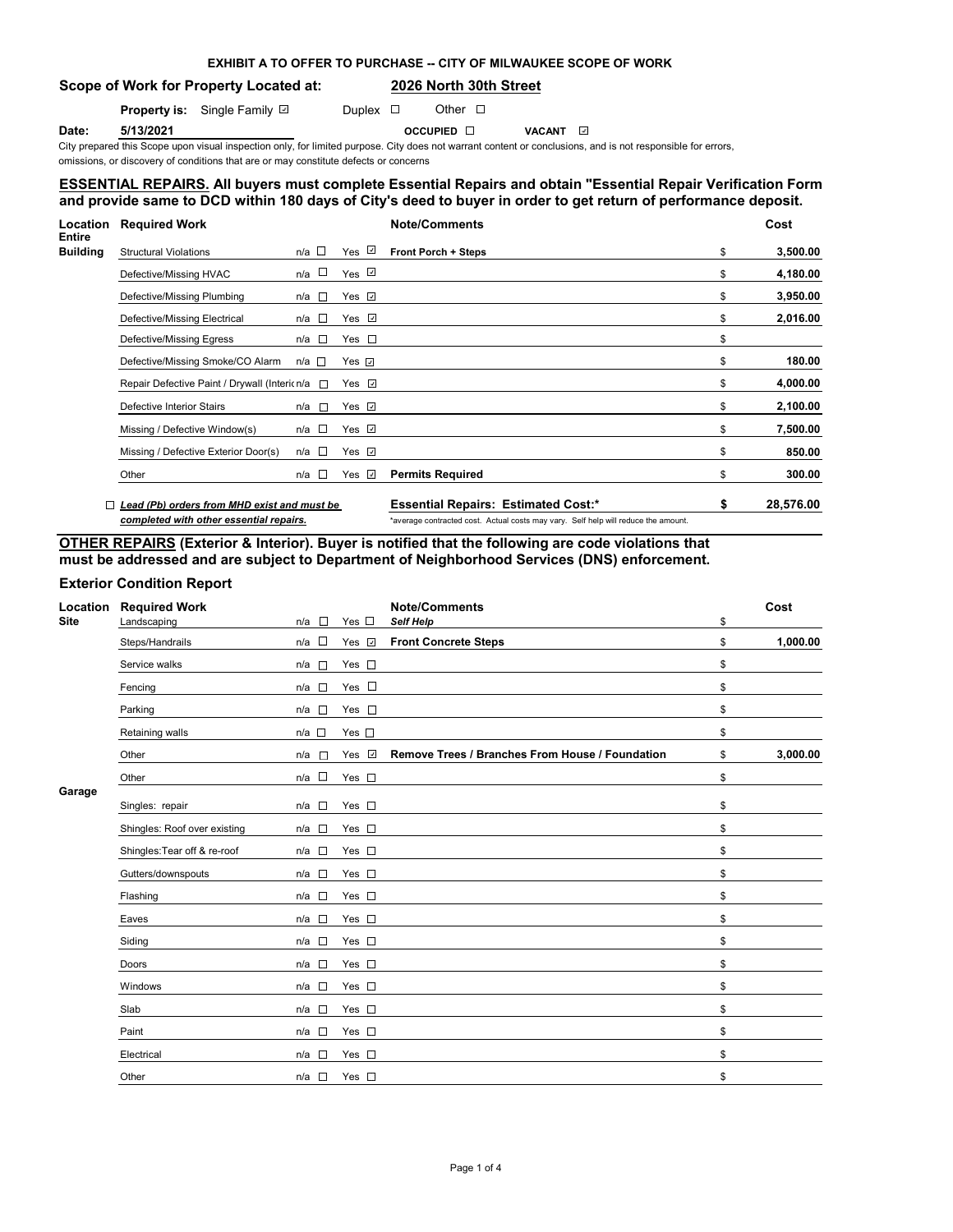### **Porches NOTED IN ESSENTIAL REPAIRS**

|       | Roof                         | $n/a$ $\square$                    | $\sim$<br>Yes                      |                                      | \$             |
|-------|------------------------------|------------------------------------|------------------------------------|--------------------------------------|----------------|
|       | Deck-upper                   | $n/a$ $\square$                    | Yes $\square$                      |                                      | \$             |
|       | Deck--lower                  | $n/a$ $\square$                    | Yes $\square$                      |                                      | \$             |
|       | Steps/handrails              | $n/a$ $\square$                    | Yes $\square$                      |                                      | \$             |
|       | Ceiling                      | $n/a$ $\square$                    | Yes $\square$                      |                                      | \$             |
|       | Guardrails                   | $\mathcal{L}_{\mathcal{A}}$<br>n/a | Yes<br>$\mathcal{L}_{\mathcal{A}}$ |                                      | \$             |
|       | Structural                   | $n/a$ $\square$                    | Yes $\square$                      |                                      | \$             |
|       | Paint                        | $n/a$ $\square$                    | Yes $\square$                      |                                      | \$             |
|       | Other                        | $\Box$<br>n/a                      | Yes $\square$                      |                                      | \$             |
| House | Chimney                      | $\mathcal{L}_{\rm{eff}}$<br>n/a    | Yes<br>$\mathcal{L}_{\rm{eff}}$    |                                      | \$             |
|       | Shingles: repair             | $\Box$<br>n/a                      | Yes $\square$                      |                                      | \$             |
|       | Shingles: Roof over existing | $n/a$ $\Box$                       | Yes $\square$                      |                                      | \$             |
|       | Shingles: Tear off & re-roof | n/a                                | Yes $\square$                      |                                      | \$             |
|       | Gutters/downspouts           | $n/a$ $\square$                    | Yes <b>☑</b>                       |                                      | \$<br>2,000.00 |
|       | Flashing                     | n/a                                | Yes $\square$                      |                                      | \$             |
|       | Eaves / Fascia               | $n/a$ $\square$                    | Yes <b>⊽</b>                       |                                      | \$<br>800.00   |
|       | Siding                       | $n/a$ $\square$                    | Yes $\overline{v}$                 |                                      | \$<br>800.00   |
|       | <b>Storm Doors</b>           | $n/a$ $\square$                    | Yes $\square$                      |                                      | \$             |
|       | Prime ("main") Doors         | $n/a$ $\square$                    | Yes $\square$                      |                                      | \$             |
|       | Storm Windows                | $\mathcal{L}_{\rm{eff}}$<br>n/a    | Yes $\square$                      |                                      | \$             |
|       | Prime ("main") Windows       | $n/a$ $\square$                    | Yes $\square$                      |                                      | \$             |
|       | Paint                        | $n/a$ $\square$                    | $\Box$<br>Yes                      | Includes All Trim + Fascia / Soffits | \$<br>2,250.00 |
|       | Foundation                   | n/a                                | Yes $\square$                      | <b>Tuckpoint</b>                     | \$<br>200.00   |
|       | Electrical                   | $n/a$ $\square$                    | Yes $\square$                      |                                      | \$             |
|       | Other                        | n/a                                | Yes $\square$                      |                                      | \$             |
|       | Other                        | $n/a$ $\square$                    | Yes $\square$                      |                                      | \$             |
|       | Other                        | $\mathcal{L}(\cdot)$<br>n/a        | Yes $\square$                      |                                      | \$             |
|       | Other                        | n/a<br>$\overline{\phantom{a}}$    | Yes $\square$                      |                                      | \$             |
|       |                              |                                    |                                    |                                      |                |

**Exterior: Estimated Cost:\* \$ 10,050.00**

\*average contracted cost. Actual costs may vary. Self help will reduce the amount.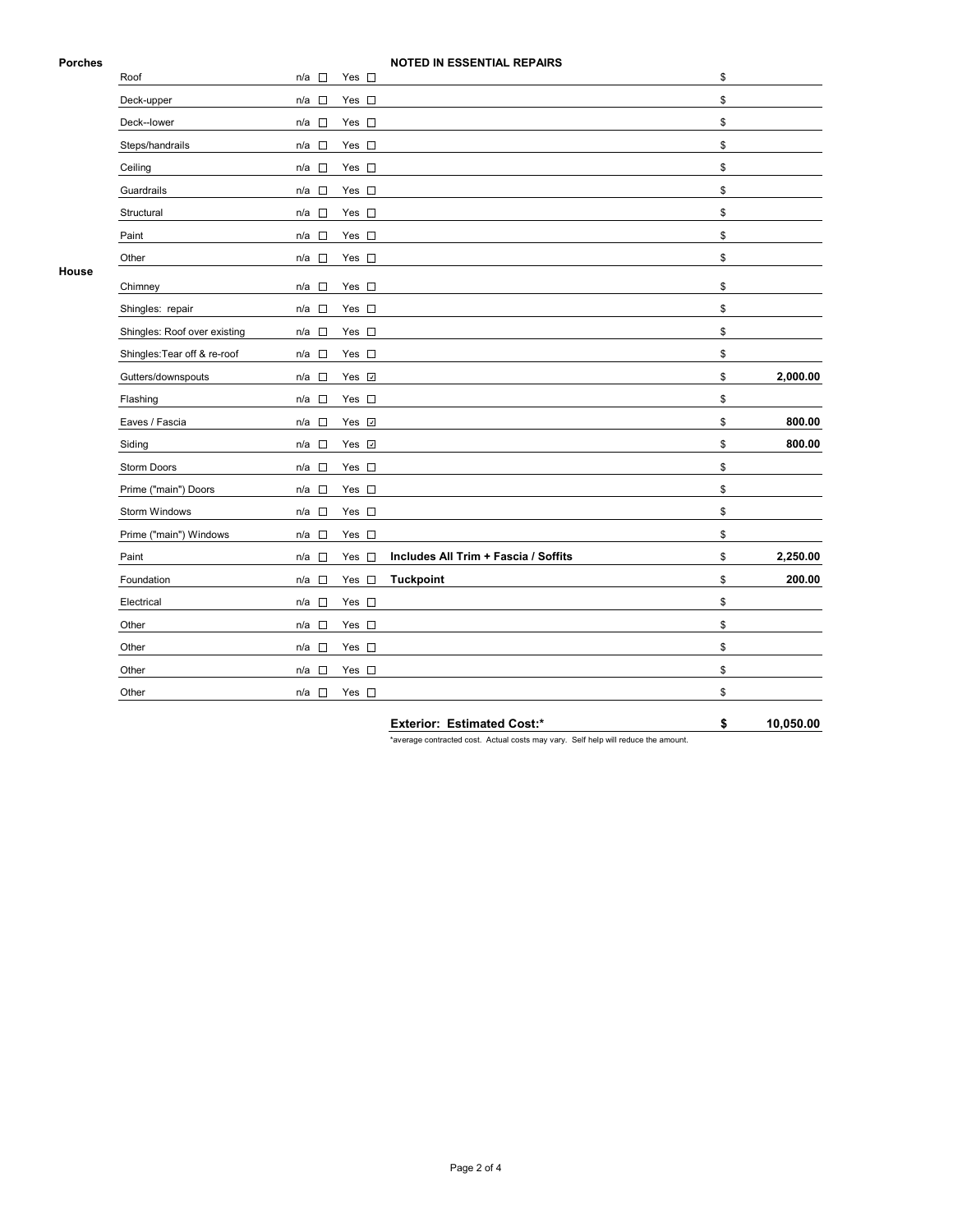## **Interior Condition Report**

**Unit:** Entire unit (single family)  $\Box$  **Lower unit of duplex** 

#### Upper unit of duplex Domeston Communication Communication Communication Communication Communication Communication Communication Communication Communication Communication Communication Communication Communication Communicat **Mechanical Required Work**

| Heating           |                                     |                                    |               | <b>NOTED IN ESSENTIAL REPAIRS</b> |    |
|-------------------|-------------------------------------|------------------------------------|---------------|-----------------------------------|----|
|                   | Repair/replace boiler               | n/a □                              | Yes $\square$ |                                   | \$ |
|                   | Repair radiation                    | $\Box$<br>n/a                      | Yes $\square$ |                                   | \$ |
|                   | Repair/replace furnace              | $\sim$<br>n/a                      | Yes $\square$ |                                   | \$ |
|                   | Repair ductwork                     | $n/a$ $\square$                    | Yes $\square$ |                                   | \$ |
|                   | Replace thermostat                  | $n/a$ $\square$                    | Yes $\square$ |                                   | \$ |
|                   | Repair/replace grilles              | n/a $\square$                      | Yes $\square$ |                                   | \$ |
|                   | Tune boiler/furn. insp ht exchanger | n/a<br>$\Box$                      | Yes $\square$ |                                   | \$ |
| <b>Electrical</b> | Repair/replace receptacles          | n/a<br><b>D</b>                    | Yes $\square$ | <b>NOTED IN ESSENTIAL REPAIRS</b> | \$ |
|                   | Repair/replace switches             | n/a $\square$                      | Yes $\square$ |                                   | \$ |
|                   | Repair/replace fixtures             | $n/a$ $\square$                    | Yes $\square$ |                                   | \$ |
|                   | Install outlets and circuits        | n/a □                              | Yes $\square$ |                                   | \$ |
|                   | Install outlets and circuits        | $\Box$<br>n/a                      | Yes $\square$ |                                   | \$ |
|                   | Install outlets and circuits        | n/a<br>□                           | Yes $\square$ |                                   | \$ |
|                   | Install outlets and circuits        | n/a<br>$\overline{\phantom{a}}$    | Yes $\square$ |                                   | \$ |
|                   | Upgrade service                     | $\Box$<br>n/a                      | Yes $\square$ |                                   | \$ |
|                   | Other                               | $\Box$<br>n/a                      | Yes $\square$ |                                   | \$ |
|                   |                                     |                                    |               |                                   |    |
|                   | Other                               | $n/a$ $\square$                    | Yes $\square$ |                                   | \$ |
| Plumbing          | Repair/replace kitchen sink         | n/a □                              | Yes $\square$ | <b>NOTED IN ESSENTIAL REPAIRS</b> | \$ |
|                   | Repair/replace kitchen sink faucet  | n/a □                              | Yes $\square$ |                                   | \$ |
|                   | Repair/replace tub                  | n/a $\square$                      | Yes $\square$ |                                   | \$ |
|                   | Repair/replace tub faucet           | $\sim$<br>n/a                      | Yes $\square$ |                                   | \$ |
|                   | Repair/replace toilet               | n/a<br>$\Box$                      | Yes $\square$ |                                   | \$ |
|                   | Repair/replace lavatory             | $n/a$ $\square$                    | Yes $\square$ |                                   | \$ |
|                   | Repair/replace lavatory faucet      | $\mathcal{L}(\mathcal{A})$<br>n/a  | Yes $\square$ |                                   | \$ |
|                   | Repair/replace wash tub             | $\overline{\phantom{a}}$<br>n/a    | Yes $\square$ |                                   | \$ |
|                   | Repair/replace wash tub faucet      | n/a<br>$\Box$                      | Yes $\square$ |                                   | \$ |
|                   | Unclog piping:                      | n/a □                              | Yes $\square$ |                                   | \$ |
|                   | Repair drain/waste/vent piping      | n/a<br>$\mathcal{L}_{\mathcal{A}}$ | Yes $\square$ |                                   | \$ |
|                   | Repair water piping                 | $n/a$ $\square$                    | Yes $\square$ |                                   | \$ |
|                   | Repair/replace water heater         | $\Box$<br>n/a                      | Yes $\square$ |                                   | \$ |
|                   | Other                               | $\Box$<br>n/a                      | Yes $\square$ |                                   | \$ |